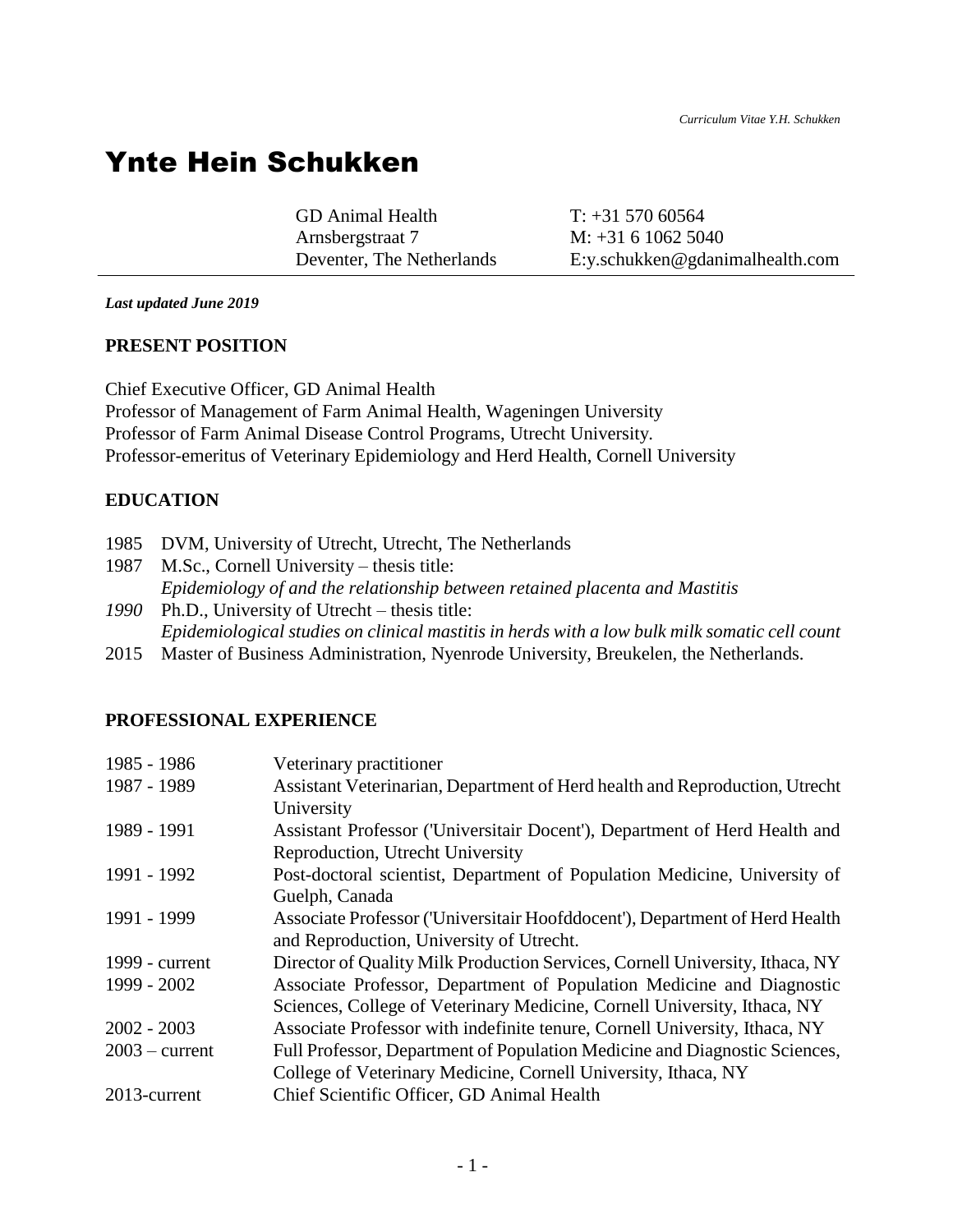#### **PROFESSIONAL TRAINING**

Epidemiology summer program, Boston 1986 Regression analysis for dependent responses, Carleton University 1991 S-plus, regression and survival analysis, Pennsylvania 1996 Management of technical professionals, Center for Advanced Learning, Amsterdam 1998 Random effect models for longitudinal data and correlated responses, Leiden University 1998 Cornell University Leadership Development program, Cornell University, 2000

#### **SPECIALTY CERTIFICATION**

Bovine Specialist (Royal College of Dutch Veterinarians) Epidemiologist (Dutch National Science Foundation)

#### **SERVICE**

Member of the Board of the College of Veterinary Medicine Utrecht NL 1983 Member of the Council of the College of Veterinary Medicine Utrecht NL 1981-1982 Information Technology Committee of the College of Veterinary Medicine Utrecht NL 1988-1990 LIMS selection committee, Cornell University 2001. Blue ribbon panel on Bovine Curriculum at Cornell Veterinary Medicine, 2003. College Research Council, 2003-current. USDA-NRI panel member, 2007. Faculty Committee on Program Review, 2008- current

#### **EDITORIAL BOARDS**

| Cornell Veterinarian              | 1998 - 2002   |
|-----------------------------------|---------------|
| Veterinary record - Dutch edition | 1995 - 2000   |
| Preventive Veterinary Medicine    | 1995 - 2007   |
| Associate Editor                  | $2004 - 2006$ |
| Journal of Dairy Science          | 1997 - 2002   |
| Veterinary Research               | $2000 - 2010$ |

#### **MEMBERSHIPS**

American Dairy Science Association Association of Veterinary Laboratory Diagnosticians Society for Epidemiologic Research New York State Veterinary Society American Association of Bovine Practitioners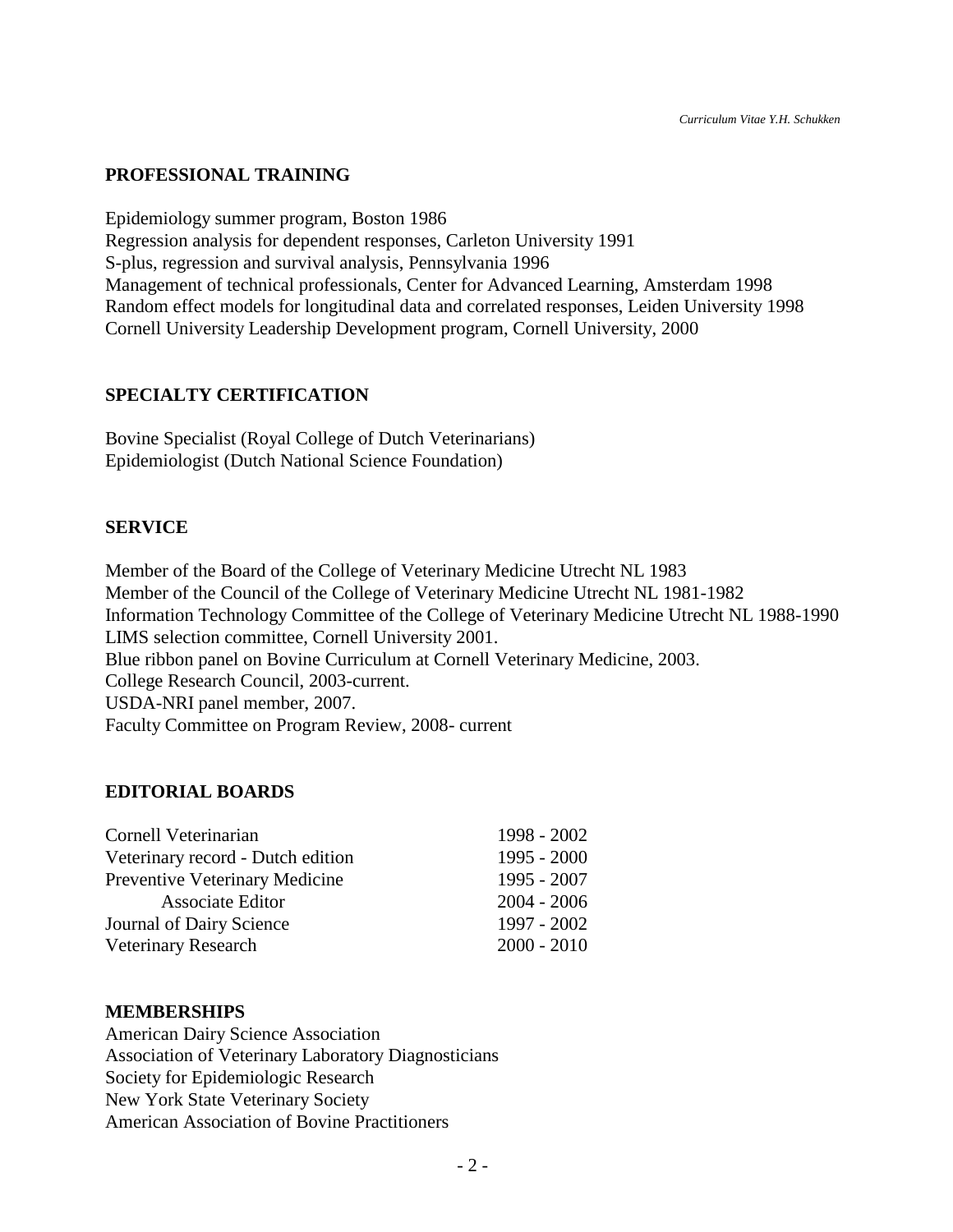#### **TEACHING**

I enjoy teaching and enjoy to work with students in courses. Teaching has always been an essential part of my appointment with a higher proportion of my time dedicated to teaching at Utrecht University (at least 50% of my time) than at Cornell University (15% of my time). The feedback that I receive from students is usually very good and positive.

Utrecht University:

Bovine herd health teaching program, final year 1987- 1999, coordinator since 1995.

Ambulatory clinic rotation, final year, 1987 – 1999.

First year course in epidemiology and statistics, 1996 – 1999.

Third year lecture series on modern epidemiology 1992 – 1999.

Tropical veterinary medicine, final year elective 1994 – 1999.

Director MSc. Program in veterinary epidemiology, University of Utrecht, 1992 - 1998.

Cornell University:

Milk quality elective, Cornell Veterinary Medicine, 1999-current.

Lecturer, Animal Science 341, 2001-current

Lecturer Veterinary Medicine block 7, 2001 – current.

Lecturer Graduate course on advanced epidemiological methods 1999-current.

Epidemiological tools for Infectious Disease Epidemiology, Summer Course, Cornell University 2002, 2004, 2007.

Introduction into food animal production systems (Coordinator with Drs. Nydam and Schat), 2002 – current.

Short courses:

Short course in veterinary epidemiology, National University, Heredia Costa Rica 1989.

Short course in herd health and epidemiology, Freie Universitat Berlin 1989.

Pre-ISVEE epidemiology workshop - Advanced level 1991.

Graduate course epidemiologic methods, University of Guelph 1991.

Post graduate M.Sc. course in epidemiology, 1992 – 1999.

Pre-ISVEE course analysis of repeated measures 1997.

Course Nordic Epidemiology program, repeated measures, 1997, 2000.

Advanced quantitative veterinary epidemiology – 2 week summer program, University of Guelph, 1998, 1999, 2000, 2001, 2003.

Mathematical modeling of infectious diseases. Three day short course, Uppsala, Sweden, 2009, repeated in Oslo, Norway and Helsinki, Finland, 2010.

#### **PRIZES AND AWARDS**

- 1985 Fullbright grantee 1985-1987
- 1996 Royal Dutch Veterinary Association award. Most valuable contribution to the Dutch Journal of Veterinary Medicine
- 1997 BIC award. College of Veterinary Medicine Award for International Cooperation.
- 2002 American Dairy Science Association Outstanding Scientist award
- 2010 Franqui Chair, University of Ghent, Ghent, Belgium.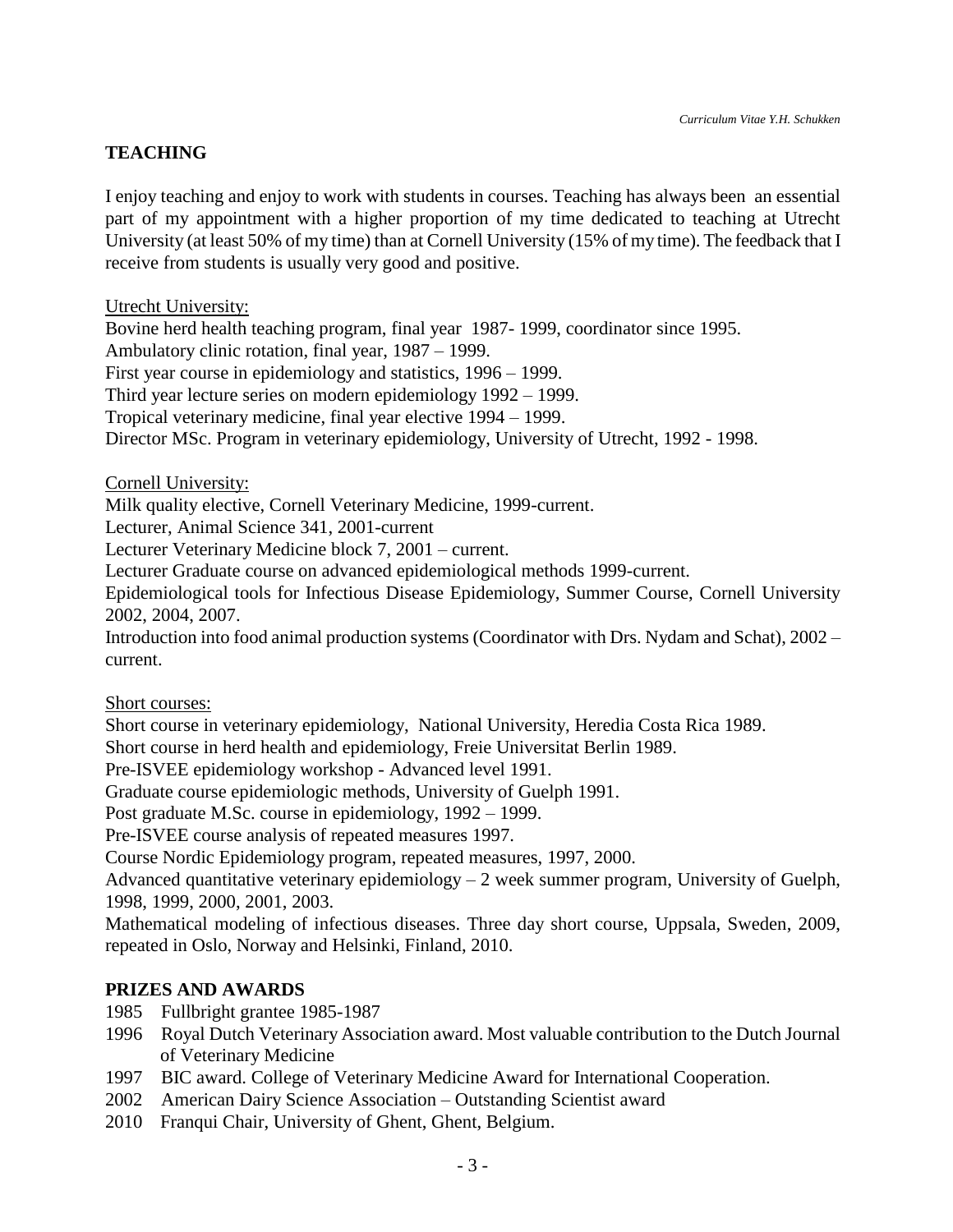#### **GRADUATE FIELD MEMBERSHIPS**

| <b>Cornell University:</b>         |                  |
|------------------------------------|------------------|
| 1. Comparative Biomedical Sciences | 1999 - current   |
| 2. Animal Science                  | 1999 - current   |
| 3. Food Science                    | $2000$ - current |
| 4. Epidemiology                    | $2001$ - current |
| University of Vermont:             |                  |

1. Animal Science 2002 - current

#### **EXTERNAL EXAMINER PhD.**

- M. Kadohira, University of Guelph, Canada, 1995
- V. Tuovinnen, Univerisity of Helsinki, Finland, 1996
- G. Omore, University of Nairobi, Kenya, 1997
- P. Steinar-Valle, University of Oslo, Norway, 1999
- E. Peeler, Bristol University, Bristol, UK, 2001
- C.J. Sanford, University of Prince Edward Island, Canada, 2006
- R.J. Bouwstra, Utrecht University, the Netherlands, 2010
- M. Derks, Utrecht University, the Netherlands, 2014

#### **RESEARCH INTEREST**

My current research interests are in three major areas:

- 1. Understanding population dynamics of infectious diseases in animal populations.
- 2. Udder health in well managed dairy herds.
- 3. Application of epidemiological, statistical and mathematical methods to animal disease research.

My approach to research has been a comprehensive application of epidemiological, mathematical and patho-biological methods. This integrated approach emphasizing strong collaborations with scientists in related but different disciplines has provided me with the most productive solutions to research questions. I enjoy working in the field and with animals. Often field data provide crucial information and hypotheses that lead to formulation of research questions. However, field data are often crude with many potential biases. More precise measurements and study designs in controlled environments may provide further insight into the disease dynamics. Applied immunology and bacterial molecular typing methods provide a high resolution for detailed insight into infection dynamics within and between hosts. Results from these experimental studies may then be further verified under field conditions.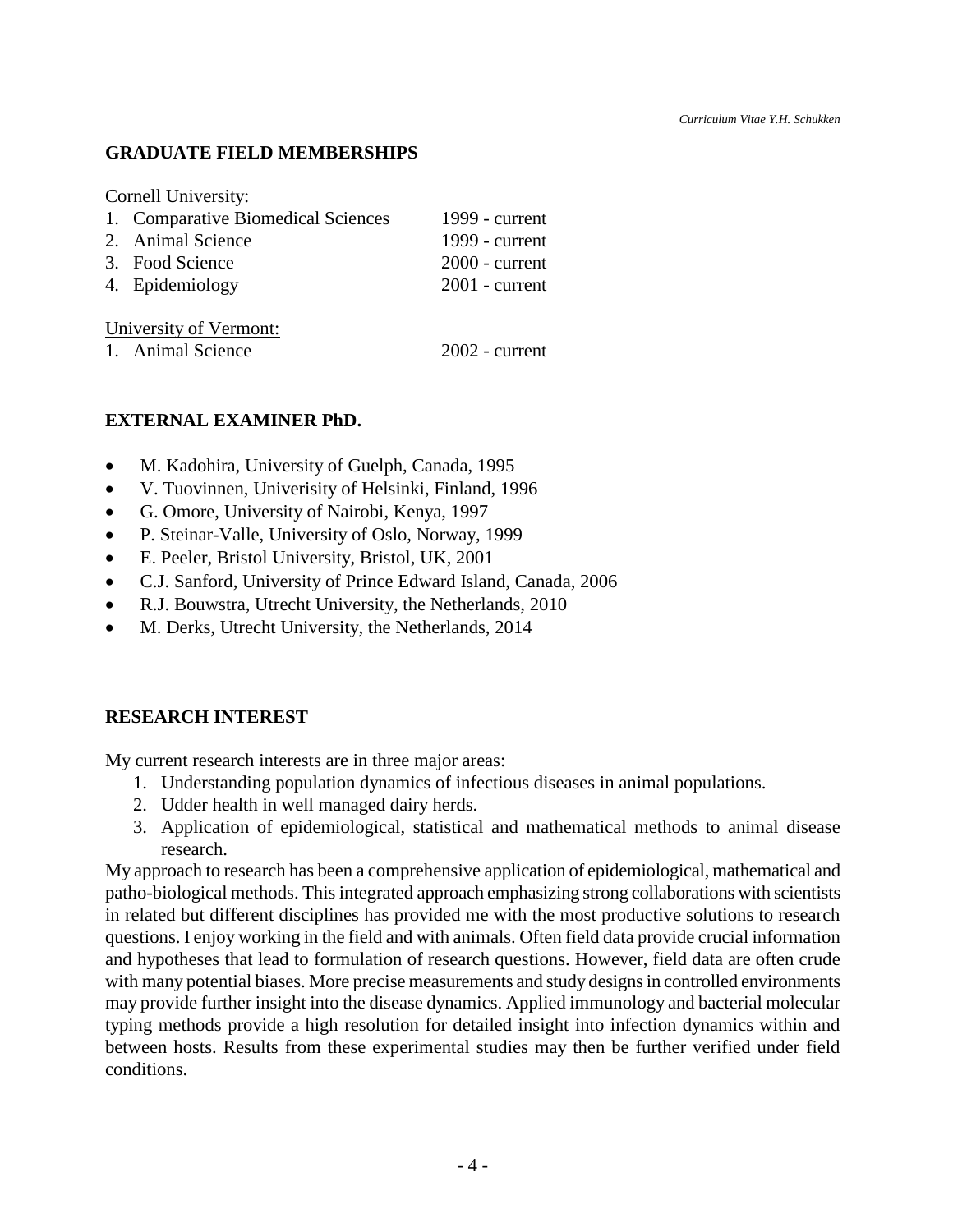| <b>Name</b>          | <b>Thesis title</b>                                                  | <b>University</b>            | Role Year completion |      |
|----------------------|----------------------------------------------------------------------|------------------------------|----------------------|------|
| Completed:           |                                                                      |                              |                      |      |
|                      | Detection of bovine mastitis based on milking                        |                              |                      |      |
| M. Nielen.           | parlour data                                                         | Utrecht University           | Major                | 1995 |
| T.J.G.M. Lam         | Dynamics of bovine mastitis                                          | <b>Utrecht University</b>    | Major                | 1996 |
|                      | Juvenile mortality in captive populations of                         |                              |                      |      |
| I. Debyser           | primates                                                             | Utrecht University           | Major                | 1996 |
|                      | Cobalt/Vitamin B12 deficiency in lambs on                            |                              |                      |      |
| P. Vellema           | pasture                                                              | Utrecht University           | Major                | 1996 |
| J.J. Hage            | Epidemiology of bovine herpes virus 1 infections                     | Utrecht University.          | Major                | 1997 |
|                      | Epidemiology of mastitis on herds in three somatic                   |                              |                      |      |
| H.W. Barkema         | cell count cohorts                                                   | Utrecht University.          | Major                | 1998 |
| W. Wouda             | Epidemiology of Neospora abortions                                   | Utrecht University.          | Major                | 1998 |
|                      | Immune function of the bovine in relationship to                     |                              |                      |      |
| T. van Werven        | Escherichia coli infections                                          | Utrecht University.          | Major                | 1999 |
|                      | Negative energy balance in the bovine, prediction                    |                              |                      |      |
| C. Heuer             | consequences and prevention                                          | Utrecht University.          | Major                | 2000 |
|                      |                                                                      |                              |                      |      |
| W. Suryiasathaporn   | Negative energy balance in post partum dairy cows Utrecht University |                              | Major                | 2000 |
|                      | Mortality and disease in a birth cohort of boxer                     |                              |                      |      |
| A.L.J. Nielen        | dogs                                                                 | Utrecht University.          | Major                | 2000 |
|                      | Epidemiology and pathogenesis of repeated cases                      |                              |                      |      |
| D. Döpfer            | of Escherichia coli mastitis                                         | Utrecht University.          | Minor                | 2000 |
| G. van Schaik        | Risk and economics of disease introduction into                      | Wageningen                   |                      |      |
|                      | dairy farms                                                          | Agricultural                 | Minor                | 2000 |
|                      | Molecular and Mathematical Epidemiology of                           |                              |                      |      |
| R.N. Zadoks          | Staphylococcus aureus and Streptococcus uberis                       |                              |                      |      |
|                      | mastitis in Dairy herds                                              | Utrecht University.          | Major                | 2001 |
| J. Sol               | Cure of Staphylococcus aureus mastitis in Dutch                      |                              |                      |      |
|                      | dairy cows                                                           | Utrecht University.          | Major                | 2002 |
| M. Green             | Dynamics of intramammary infections in dairy                         |                              |                      |      |
|                      | cows                                                                 | University of. Warwick Minor |                      | 2003 |
| Matt Waldren         | Periparturient metabolism and health                                 | <b>Cornell University</b>    | Minor                | 2002 |
| Kendra Nightingale   | Epidemiology of bovine L. monocytogenes                              | Cornell University           | Minor                | 2005 |
| D.J. Wilson          | Immunological aspects of vaccination against                         |                              |                      |      |
|                      | Escherichia coli mastitis                                            | <b>Cornell University</b>    | Major                | 2006 |
| <b>Brian Sauders</b> | Epidemiology of human L. monocytogenes                               | Cornell University           | Minor                | 2006 |
| M. Munoz             | Molecular Epidemiology of Klebsiella Mastitis                        | Cornell University.          | Major                | 2008 |
| J. Barlow            | Population dynamics of intervention strategies for                   |                              |                      |      |
|                      | intramammary infections in dairy herds                               | University of Vermont Major  |                      | 2008 |
| Doron Bar            | Economical and epidemiological models for                            |                              |                      |      |
|                      | repeated mastitis in dairy cows                                      | Cornell University           | Minor                | 2008 |
| A. Latorre           | Molecular epidemiology Listeria monocytogenes                        | <b>Cornell University</b>    | Major                | 2010 |
| R. Mitchell          | Modeling Mycobacterium Avium spp                                     |                              |                      |      |
|                      | paratuberculosis on dairy farms.                                     | Cornell University           | Major                | 2015 |
| K. Cicconi           | Animal health on organic and conventional dairy                      |                              |                      |      |
|                      | farms                                                                | Cornell University           | Major                | 2016 |
| R. Watters           | Milking procedures on dairy farms                                    | Cornell University           | Minor                | 2017 |
| R. Smith             | Economics of paratuberculosis in dairy cattle                        | Cornell University           | Minor                | 2016 |
| A. Beaver            | Modelling of MAP on dairy farms                                      | <b>Cornell University</b>    | Major                | 2018 |
| B. Pomeroy           | Immune function in bovine mastitis                                   | <b>Cornell University</b>    | Major                | 2018 |

## **PHD STUDENTS, SUPERVISION AND SUPPORT.**